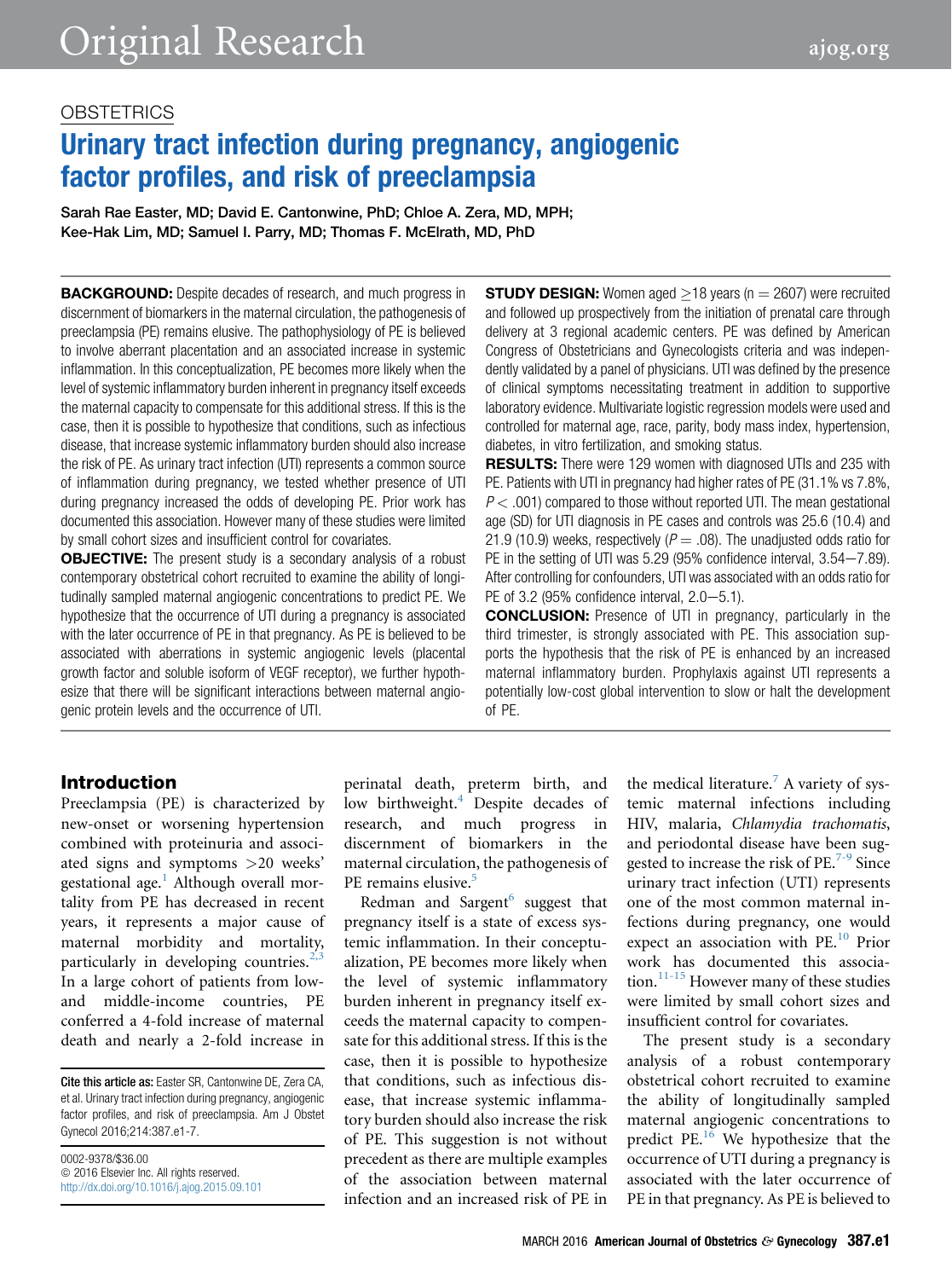be associated with aberrations in systemic angiogenic levels (placental growth factor [PlGF] and soluble iso-

form of VEGF receptor [sFLT]), we further hypothesize that there will be significant interactions between maternal angiogenic protein levels and the occurrence of UTI. $6,17,18$ 

## Materials and Methods Study subjects

Participants were initially enrolled at 3 tertiary care academic centers: Brigham and Women's Hospital and Beth Israel Deaconess Medical Center in Boston, MA, and the Hospital of the University of Pennsylvania in Philadelphia, PA. Women >18 years of age presenting for prenatal care <15 weeks' gestation were eligible for enrollment. The only initial cohort exclusion criterion was higher-order multiple gestations (triplets or greater). The protocol was approved by institutional review boards at each institution, and written informed consent was obtained from all participating women.

A total of 2607 gestations with delivery at  $\geq$ 24 weeks' gestation were enrolled at the 3 study sites from October 2007 through June 2009. All subjects were prospectively enrolled in the first trimester. Among the 3 sites, Brigham and Women's Hospital contributed 48% of the participants with Beth Israel Deaconess Medical Center and Hospital of the University of Pennsylvania contributing 29% and 23%, respectively. This analysis further excluded women with a history of renal disorders ( $N = 18$ ; 0.7%). Study visits occurred at the following median (interquartile range) weeks of gestation for all participants: 10.0 (4.4-16.7), 17.8 (12.6-22.7), 26.0 (19.6-30.9), and 35.3 (31.3-39.4).

## Specimen collection and laboratory assays

Maternal blood and urine samples were obtained at the 4 visits during the pregnancy. Approximately 10 mL of blood was drawn in EDTA plasma tubes at each study visit, and the samples were kept at  $4^{\circ}$ C until processing for storage within 4 hours of venipuncture. The specimens were centrifuged for 20 minutes,

aliquoted, and stored at  $-80^{\circ}$ C. Samples were shipped in batches on dry ice to Abbott Diagnostics where they were stored at  $-80^{\circ}$ C until analysis. PlGF and sFlt-1 were measured using prototype ARCHITECT immunoassays (Abbott Laboratories, Abbott Park, IL) as previ-ously described.<sup>[16](#page-5-0)</sup>

## Clinical data and definitions

Information on the index pregnancy and neonate were abstracted from the medical record and supplemented with data collected specifically for the study. Maternal blood pressure and urinary protein dip were recorded at each study visit. Participants completed a brief questionnaire for background clinical and demographic information.

Gestational hypertension (was defined as blood pressures  $\geq$  140 mm Hg systolic or  $\geq$ 90 mm Hg diastolic at study visits 2-4 with negative urinary protein testing. PE was defined as gestational hypertension with positive urinary protein testing (>300 mg/24 h or protein/creatinine >0.20).

We abstracted information about UTIs and other complications of pregnancy and pregnancy outcomes based on a comprehensive review of the patient's medical records. UTI was diagnosed by the patient's providers at each institution. For purposes of this study, a patient was consider to have UTI if she had symptoms such as dysuria and frequency along with a positive urinalysis or urine culture prompting antibiotic treatment by the patient's provider. Therefore culture data were not universally obtained. Urinalysis was considered positive if bacteria, leukocyte esterase, or blood was present, but not if the only positive finding was proteinuria. The diagnosis of UTI was made prior to the diagnosis of PE. Women with diagnosis of UTI after diagnosis of PE were considered as having no UTI for purposes of this analysis.

The specific management of disorders varied by institution, but all cases of hypertensive disease were deidentified and reviewed by a panel of the study principle investigators. A final diagnosis was only assigned with the approval of this panel. Based on these criteria, 229 (8.8%) pregnancies were identified as PE and

138 (5.3%) as having gestational hypertension. Among PE patients 37 (16.2%) were identified with early PE <34 weeks.

## Statistical methods

We first examined the sociodemographic and clinical characteristics of the study population based on UTI diagnosis. Differences by UTI status were tested by using Wilcoxon rank sum or  $\chi^2$  tests for quantitative and categorical variables, respectively. Logistic regression models were used to describe the relationship between UTI and either gestational hypertension or PE diagnosis. In adjusted models, covariates were included on the basis of biological plausibility or those previously shown to be associated with PE and UTI. The included covariates were maternal body mass index, race/ ethnicity, parity, history of PE or diabetes, current diagnosis of chronic hypertension or gestational diabetes, use of assisted reproductive technology, and twin pregnancy. Additional sensitivity analyses were performed examining the relationship between PE and UTI in both nulliparous women and women with no history of PE. Women were then stratified by trimester of UTI diagnosis to further examine the relationship between timing of UTI diagnosis and PE.

Levels of sFlt-1 and PlGF were compared to examine the role of angiogenic factors upon the relationship between PE and UTI. Maternal plasma concentrations of angiogenic factors at a given gestational age range for a given hypertensive diagnosis were compared between women with or without UTI using Wilcoxon rank sum. To take into account the longitudinal nature of the relationship we used linear mixed effect models to generate random slopes and intercepts for either PlGF or s-FLT over time. These random intercepts and slopes were then used as predictors in the adjusted logistic regression models. Analysis was performed using SAS, Version 9.4 (SAS Institute Inc, Cary, NC) and R, Version 2.15.2 (R Foundation for Statistical Computing, Vienna, Austria).

# **Results**

The clinical and demographic characteristics of the cohort are presented in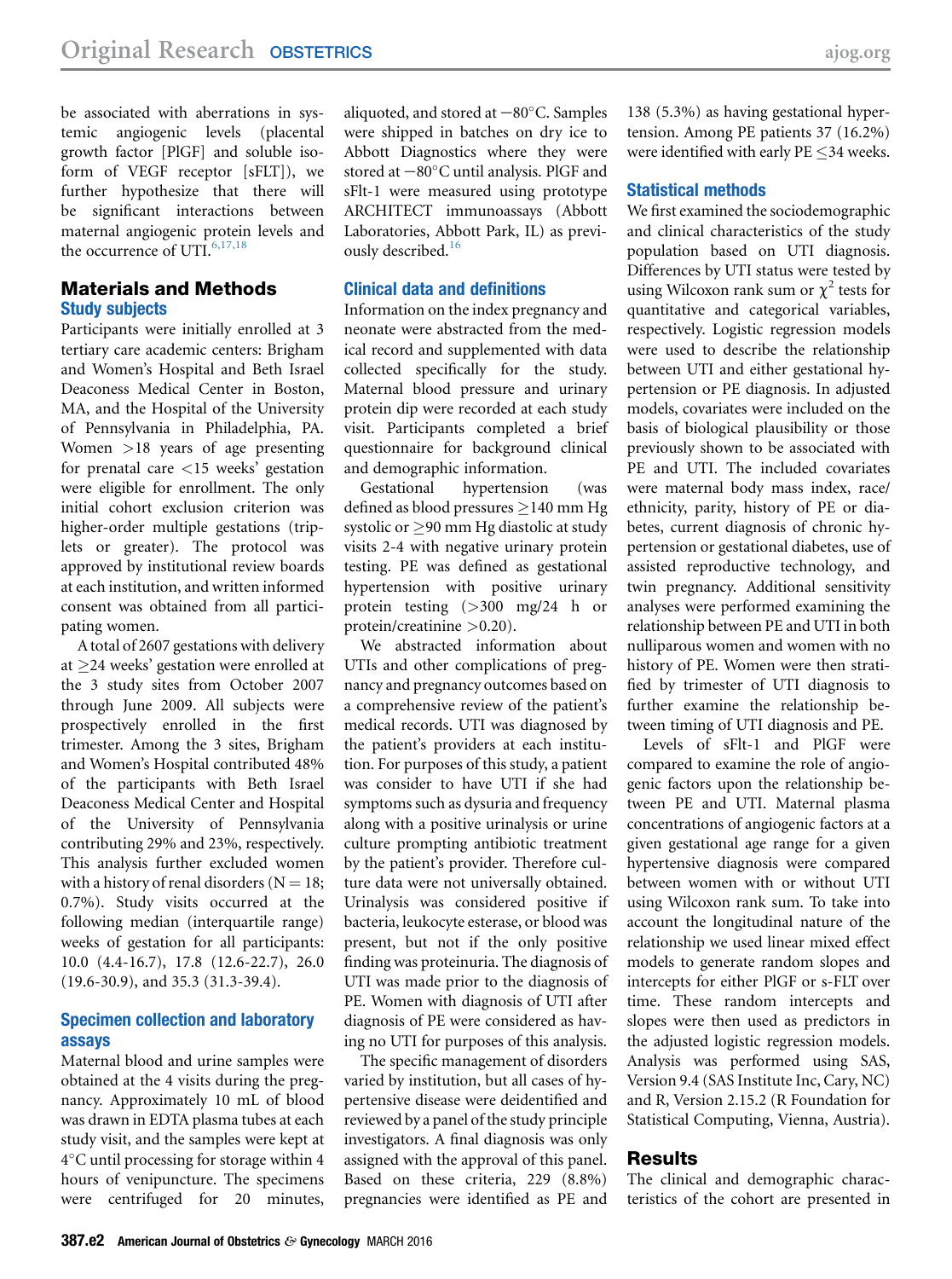#### TABLE 1

#### Clinical characteristics of women with and without urinary tract infection during pregnancy

|                                                          | Total, $n = 2589$          | UTI, $n = 126$             | No UTI, $n = 2464$         | $P$ value $^{\rm a}$ |
|----------------------------------------------------------|----------------------------|----------------------------|----------------------------|----------------------|
| Maternal age, y                                          | $31.2 \pm 5.7$ (18-50)     | $30.6 \pm 5.9$ (18-46)     | $31.2 \pm 5.7$ (18-50)     | .26                  |
| Maternal BMI at recruitment, kg/m <sup>2</sup>           | $26.3 \pm 6.3$ (16.4–67.8) | $30.0 \pm 7.8$ (18.8–52.8) | $26.1 \pm 6.2$ (16.4–67.8) | < .0001              |
| Race                                                     |                            |                            |                            |                      |
| Caucasian                                                | 1520 (58.7%)               | 59 (46.8%)                 | 1461 (59.3%)               | .02                  |
| African American                                         | 564 (21.8%)                | 37 (29.4%)                 | 527 (21.4%)                |                      |
| Hispanic                                                 | 248 (9.6%)                 | 21 (16.7%)                 | 227 (9.2%)                 |                      |
| Asian or other                                           | 257 (9.9%)                 | $9(7.1\%)$                 | 248 (10.1%)                |                      |
| <b>Nulliparous</b>                                       | 738 (28.5%)                | 42 (33.3%)                 | 696 (28.3%)                | .22                  |
| Personal history of preeclampsia                         | 99 (3.8%)                  | $7(5.6\%)$                 | 92 (3.7%)                  | .30 <sub>1</sub>     |
| Current diagnosis of preeclampsia                        | 229 (8.8%)                 | 37 (29.4%)                 | 192 (7.8%)                 | < .0001              |
| Current diagnosis of chronic hypertension                | 157 (6.1%)                 | 24 (19.1%)                 | 133 (5.4%)                 | < .0001              |
| Pregestational diabetes                                  | 56 (2.2%)                  | $4(3.2\%)$                 | 52 (2.1%)                  | .42                  |
| Current diagnosis of gestational diabetes                | 127 (4.9%)                 | 14 (11.1%)                 | 113 (4.6%)                 | .0009                |
| Underwent assisted reproductive technology               | 250 (9.7%)                 | 22 (17.5%)                 | 228 (9.3%)                 | .002                 |
| Smoked during pregnancy                                  | 91 (3.5%)                  | $3(2.4\%)$                 | 88 (3.6%)                  | .62                  |
| Twin gestation                                           | 131 (5.1%)                 | 24 (19.1%)                 | 107 (4.3%)                 | < .0001              |
| Results presented as $n$ (%) or median $\pm$ SD (range). |                            |                            |                            |                      |

BMI, body mass index; UTI, urinary tract infection.

<sup>a</sup> Refers to  $\chi^2$ , Fisher exact, or Wilcoxon rank sum tests as appropriate between UTI categories.

Easter et al. Urinary tract infection, angiogenic factors, and preeclampsia. Am J Obstet Gynecol 2016.

Table 1. Among the 2589 patients in the cohort, 126 (4.9%) patients were diagnosed with UTI and 229 (8.8%) developed PE. There were no statistically significant differences in age, parity, pregestational diabetes, and smoking status between women with and without UTI during pregnancy. Patients with UTI were more likely to be African American (21.4% vs 29.5%,  $P < .03$ ) with a higher body mass index (26.1 vs 30.0,  $P < .0001$ ). Women who underwent assisted reproductive technology  $(9.2\% \text{ vs } 17.8\%, P = .001) \text{ or a twin}$ pregnancy (4.3% vs  $18.6\%, P < .0001$ ) or those with the diagnosis of chronic hypertension (5.6% vs 19.4%,  $P < .0001$ ) were more likely to be affected with UTI.

Women with UTI in pregnancy had higher rates of PE compared to those without UTI (31.0% vs 7.8%,  $P < .0001$ ). As presented in [Table 2](#page-3-0), developing UTI during pregnancy significantly increased the odds of developing PE by nearly 3-fold (odds ratio [OR], 2.9; 95% confidence

interval  $\lbrack$  CI $\rbrack$ , 1.8–4.6) after adjustment for confounders. Furthermore, women with UTI in pregnancy were at an increased risk of early PE necessitating delivery <34 weeks' gestation (OR, 5.5; 95% CI,  $2.3-12.7$ ). The increased odds of developing PE after diagnosis of UTI during pregnancy persisted in nulliparous women (OR, 5.1; 95% CI, 2.4 $-10.6$ ) and women who had no history of PE  $(OR, 3.0; 95\% CI, 1.9-4.8).$ 

To further explore the association between UTI and development of PE, women were stratified by trimester of UTI diagnosis [\(Table 3\)](#page-3-0). After adjustment for potential confounders, UTIs that occurred in the first (OR, 2.4; 95% CI,  $1.0-5.6$ ) and third (OR, 4.3; 95% CI,  $2.3-8.0$ ) trimesters were significantly associated with increased odds of developing PE. There was no significant association between occurrence of UTI in the second trimester and onset of PE.

Associations among PlGF, sFlt-1, and PE followed previously described patterns with increasing values of sFlt-1 and increasing then decreasing values of PlGF in women who went on to develop PE.<sup>[18](#page-5-0)</sup> Maternal plasma concentrations of PlGF and sFlt-1 at sequential study visits stratified by maternal hypertensive condition and UTI are presented in [Table 4.](#page-4-0) The concentrations of sFlt-1 and PlGF did not differ between those patients with and without UTI within each hypertensive category. In longitudinal analysis of angiogenic profiles across pregnancy and UTI status we observed a significant elevation of PlGF concentrations during pregnancy among women who were diagnosed with UTI [\(Table 5\)](#page-4-0). There was no difference among sFLT profiles based on UTI status.

## Comment

Among 2589 patients enrolled in this cohort, UTI was significantly associated with the development of PE in the same pregnancy. The association was strongest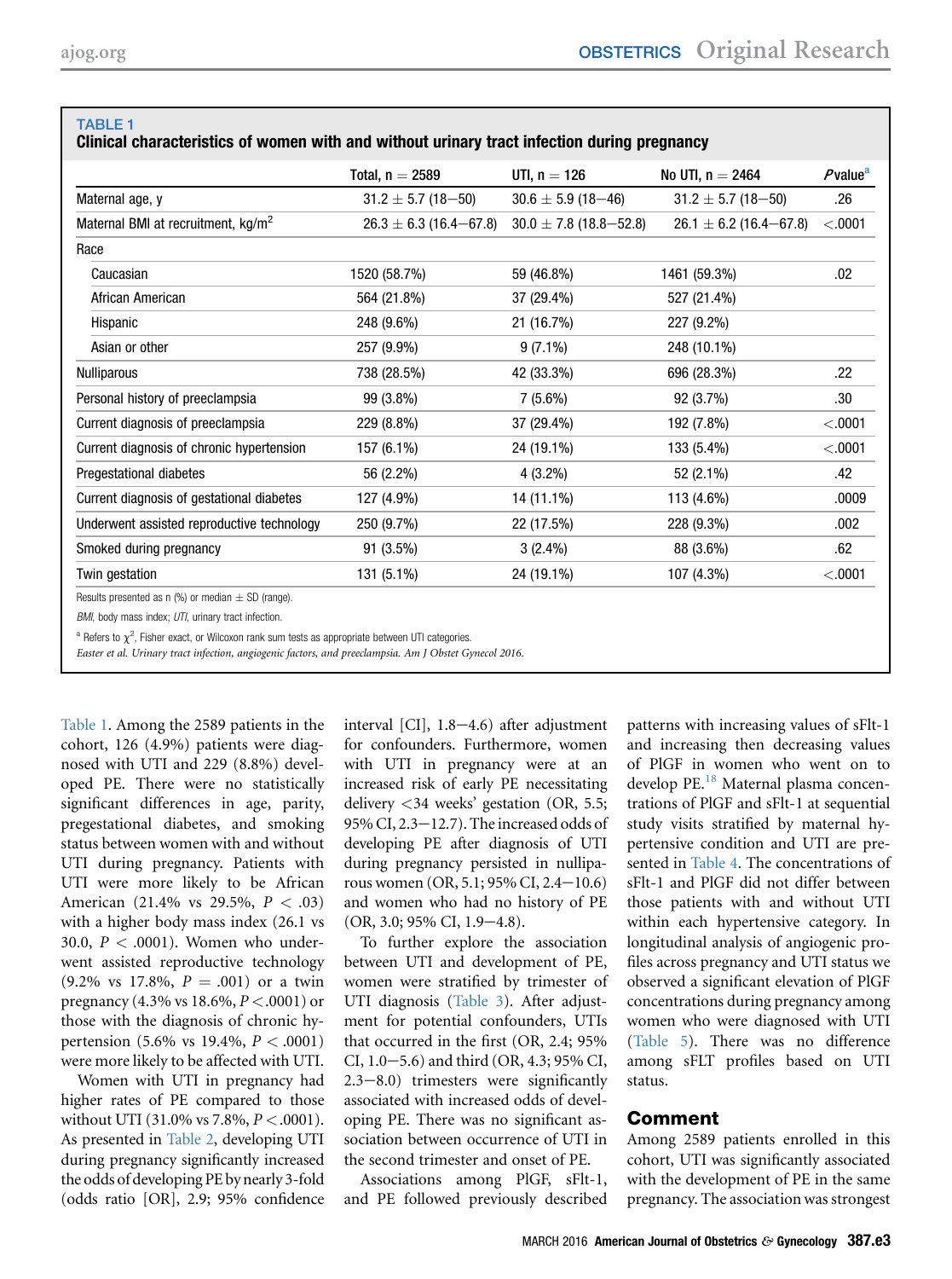#### <span id="page-3-0"></span>TABLE 2

Crude and adjusted odds ratios (95% confidence intervals) of preeclampsia in association with maternal urinary tract infection

|                                          | <b>Unadjusted OR</b><br>$(95% \text{ Cl})$ | $P$ value | Adjusted<br>OR (95% CI) | $P$ value |
|------------------------------------------|--------------------------------------------|-----------|-------------------------|-----------|
| All participants <sup>a</sup>            |                                            |           |                         |           |
| All preeclampsia, $N = 229$              | $4.9(3.3 - 7.4)$                           | < 0.001   | $2.9(1.8 - 4.6)$        | < 0.001   |
| Preeclampsia $\leq$ 34 wk, N = 37        | $10.8(5.2 - 22.5)$                         | < 0.001   | $5.5(2.3 - 12.7)$       | < 0.001   |
| Preeclampsia > 34 wk, $N = 197$          | $4.0(2.5 - 6.4)$                           | < 0.001   | $2.5(1.5 - 4.1)$        | .0006     |
| Nulliparous participants <sup>b</sup>    |                                            |           |                         |           |
| All preeclampsia, $N = 72$               | $7.2(3.6 - 14.2)$                          | < .0001   | $5.1(2.4 - 10.6)$       | < 0.001   |
| No history of preeclampsia <sup>c</sup>  |                                            |           |                         |           |
| All preeclampsia, $N = 199$              | $5.2(3.4 - 8.1)$                           | < 0.001   | $3.0(1.9 - 4.8)$        | .0001     |
| CI, confidence interval; OR, odds ratio. |                                            |           |                         |           |

<sup>a</sup> Adjusted for maternal body mass index, race, parity, personal history of preeclampsia, gestational diabetes, history of diabetes, chronic hypertension, use of assisted reproductive technology, and twins; <sup>b</sup> Adjusted for maternal body mass index, race, gestational diabetes, history of diabetes, chronic hypertension, use of assisted reproductive technology, and twins; <sup>c</sup> Adjusted for maternal body mass index, race, parity, gestational diabetes, history of diabetes, chronic hypertension, use of assisted reproductive technology, and twins.

Easter et al. Urinary tract infection, angiogenic factors, and preeclampsia. Am J Obstet Gynecol 2016.

for early PE severe enough to require delivery <34 weeks. The association was present albeit weaker among PE that occurred later or was mild enough to allow later delivery. The association was strongest when the UTI occurred in the third trimester. While angiogenic concentrations were not markedly different based on UTI status in cross-sectional analysis, longitudinal profiles of PLGF across pregnancy were significantly higher in women who developed UTI.

Our findings are supported by several prior works.<sup>[7](#page-5-0)</sup> Of the 17 studies reviewed in the metaanalysis by Conde-Agudelo et al, $\frac{7}{7}$  $\frac{7}{7}$  $\frac{7}{7}$  12 studies found an association between UTI and PE with a pooled OR of 1.57 (95% CI, 1.45 $-1.7$ ). Definitions of UTI in the reviewed studies varied and ranged between the report of urinary symptoms up to asymptomatic bacteriuria and pyelonephritis. A recent secondary analysis of a large World Health Organization cohort in low- and middleincome countries demonstrated an association between UTI and PE with an OR of 1.13 (95% CI,  $1.03-1.24$  $1.03-1.24$ ).<sup>4</sup> Additionally, Minassian and colleagues $19$  reported a similar association between UTI and PE in a nested

#### TABLE 3

#### Crude and adjusted odds ratios (95% confidence intervals) of total preeclampsia in association with trimester-specific maternal urinary tract infection

|                                                                                        | <b>Unadjusted</b><br>OR (95% CI) | Adjusted<br>Pvalue $OR^a$ (95% CI) | Pvalue |
|----------------------------------------------------------------------------------------|----------------------------------|------------------------------------|--------|
| UTI occurrence in first trimester, $N = 38$ 3.7 (1.7–7.9)                              |                                  | $.0008$ 2.4 (1.0 - 5.6)            | .04    |
| UTI occurrence in second trimester,<br>$N = 33$                                        | $3.2(1.4 - 7.4)$                 | $.007$ 1.7 (0.7 - 4.3)             | .26    |
| UTI occurrence in third trimester, $N = 55$ 7.3 (4.2-12.8) <.0001 4.3 (2.3-8.0) <.0001 |                                  |                                    |        |
|                                                                                        |                                  |                                    |        |

CI, confidence interval; OR, odds ratio; UTI, urinary tract infection.

a Adjusted for maternal body mass index, race, parity, personal history of preeclampsia, gestational diabetes, history of diabetes, chronic hypertension, use of assisted reproductive technology, and twins.

Easter et al. Urinary tract infection, angiogenic factors, and preeclampsia. Am J Obstet Gynecol 2016.

case-control study from the United Kingdom with an OR of 1.22 (95% CI,  $1.03-1.45$ ). Our study supports the connection between UTI and PE in a large, prospectively collected, contemporary obstetric cohort.

In addition to its large size and prospective nature, our study avoids many of the pitfalls of other works. Previous studies investigating the relationship between UTI and PE are limited by definition of UTI, the relative timing of the diagnoses, and the recognition of potential confounders.[20](#page-5-0) A major limitation in many studies in the literature, some of which were included in the recent metaanalysis, involve the timing of UTI diagnosis. Many studies failed to clarify the timing of UTI diagnosis relative to PE diagnosis or included patients who developed UTI after PE in their analysis. Of those studies that ensured PE developed after UTI, 5 failed to demonstrate a relationship between the 2 diseases. $11-15$  Antecedent diagnosis of UTI would be necessary for any study to ensure infection is on the causal pathway for PE and would ensure that women with PE are not being diagnosed with UTI due to more frequent visits with clinicians. The exclusion of patients with preexisting renal disease limited contributions from effect modification and the robust set of clinical variables allowed for controlling of multiple cofounders and covariates.<sup>[21,22](#page-5-0)</sup> Furthermore, our study is the first to investigate molecular mechanisms in conjunction with UTI that may potentially be on the causal pathway. Although patients with PE are known to have aberrant values of the soluble angiogenic factors, there was no apparent association between UTI and the concentrations of the angiogenic factors in our study at individual study visits.<sup>17-19</sup> Contrary to our findings, Chaiworapongsa et  $al<sup>23</sup>$  $al<sup>23</sup>$  $al<sup>23</sup>$  showed decreased plasma concentrations of PlGF in patients with acute pyelonephritis in pregnancy and found that among PE patients, these concentrations were markedly decreased.

This connection between aberrant angiogenic factors in pregnant patients with infections has also been demonstrated in pregnant patients with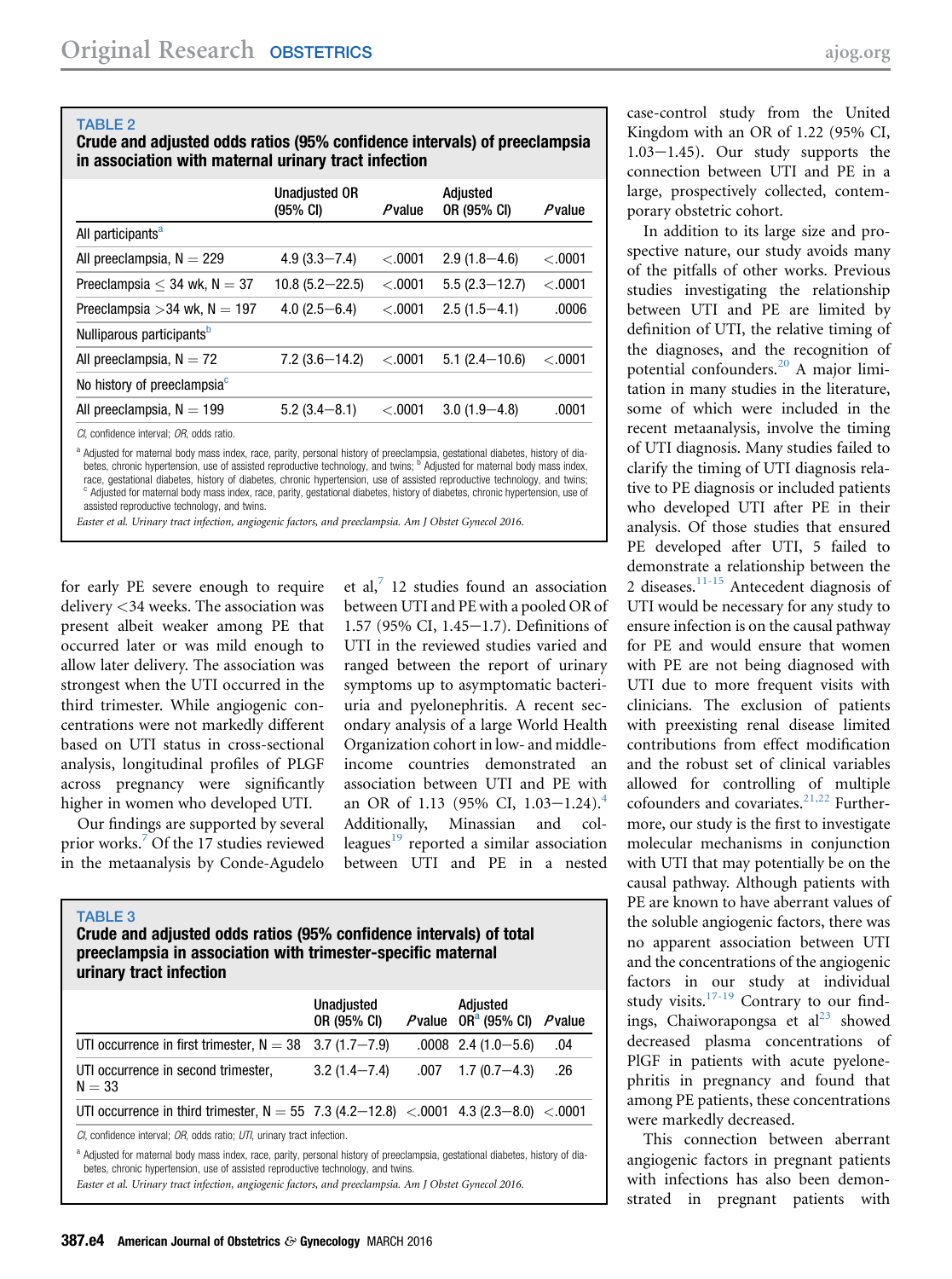<span id="page-4-0"></span>TABLE 4

|                        | Normal |                  | Gestational<br>hypertension |       | All preeclampsia |       | Preeclampsia<br>$<$ 34 wk |       | Preeclampsia<br>>34 wk |       |
|------------------------|--------|------------------|-----------------------------|-------|------------------|-------|---------------------------|-------|------------------------|-------|
| Visit no. <sup>a</sup> | No UTI | UTI              | No UTI                      | UTI   | No UTI           | UTI   | No UTI                    | UTI   | No UTI                 | UTI   |
| PIGF, pg/mL            |        |                  |                             |       |                  |       |                           |       |                        |       |
| Visit 1: 10.0          | 20.9   | 22.6             | 18.5                        | 21.4  | 22.1             | 18.8  | 18.9                      | 15.8  | 22.2                   | 19.7  |
| Visit 2: 17.8          | 139.0  | 147.2            | 135.0                       | 113.7 | 117.9            | 144.8 | 92.5                      | 120.8 | 120.4                  | 146.3 |
| Visit 3: 26.0          | 460.3  | 426.5            | 410.8                       | 350.8 | 339.0            | 347.3 | 185.0                     | 256.8 | 350.3                  | 365.4 |
| Visit 4: 35.3          | 378.1  | 264.9            | 239.8                       | 266.6 | 139.7            | 128.6 |                           |       | 138.4                  | 128.6 |
| sFLT-1, pg/mL          |        |                  |                             |       |                  |       |                           |       |                        |       |
| Visit 1: 10.0          | 5.2    | 4.1 <sup>b</sup> | 4.3                         | 3.8   | 5.0              | 4.2   | 5.2                       | 5.3   | 5.0                    | 4.1   |
| Visit 2: 17.8          | 6.4    | 6.1              | 5.2                         | 5.2   | 6.7              | 7.9   | 8.7                       | 5.5   | 6.3                    | 8.6   |
| Visit 3: 26.0          | 6.1    | 5.5              | 4.6                         | 5.9   | 6.6              | 9.0   | 15.4                      | 10.2  | 6.1                    | 8.3   |
| Visit 4: 35.3          | 9.8    | 10.8             | 12.1                        | 8.5   | 19.0             | 19.5  |                           |       | 19.0                   | 19.5  |

Maternal plasma concentrations of PlGF and sFLT stratified by urinary tract infection status

Easter et al. Urinary tract infection, angiogenic factors, and preeclampsia. Am J Obstet Gynecol 2016.

malaria, using the antiangiogenic protein soluble endoglin, which has been shown to be decreased in patients with PE.<sup>[24](#page-5-0)</sup> Case reports of placental infection leading to hydrops and PE have also demonstrated derangements in these antiangiogenic factors.[25,26](#page-5-0) Inflammatory cytokines play an important role in angiogenesis related to disease processes in inflammatory bowel disease and diabetic retinopathy highlighting the relationship between inflammation and neovascularization.<sup>[27,28](#page-5-0)</sup> Our study is the first to underscore the connection between angiogenic factors and the inflammatory pathophysiology of PE in this comprehensive longitudinal manner.

Alternatively, in our longitudinal analysis of angiogenic profiles and UTI status we observed a positive interaction with PlGF indicating that the occurrence of UTI is associated with increased concentrations of PlGF across pregnancy. Decreased rather than increased levels of PlGF are associated with PE.[16](#page-5-0) Taken together, we interpret the results of the interaction as suggesting that when PE occurs in association with UTI, it is mediated by intermediate effects other than the levels of the angiogenic proteins. Recent work has suggested that PE may have subtypes including those that are "angiogenic" and those that are not.[29](#page-6-0) In the contemporary cohort described by Rana et al,  $2^9$  women with a

normal sFlt-1 to PlGF ratio were more likely to have comorbid maternal medical conditions such as obesity and diabetes supporting a maternal phenotype of the disease. In addition to fewer comorbid maternal conditions, women with elevated sFlt-1 to PlGF ratios had more severe presentations, were less likely to have comorbid maternal medical conditions such as obesity and diabetes, and were more likely to present at an earlier gestational age with more severe clinical features and adverse out-comes.<sup>[29](#page-6-0)</sup> Other authors have also suggested that PE may be a heterogeneous pathology with varying angiogenic factor levels and clinical presentations.<sup>[30](#page-6-0)</sup> These alternative classifications of the disease

| . . |  |
|-----|--|
| . . |  |
|     |  |

Longitudinal maternal angiogenic factor—adjusted odds ratios (95% confidence intervals) of preeclampsia in association with maternal urinary tract infection

|     | Adiusted OR <sup>a</sup><br>$(95% \text{ Cl})$ | <sup>o</sup> value    | Beta ( <i>P</i> value interaction<br>with sFLT) | Adjusted OR <sup>D</sup> (95% CI) | Pvalue | Beta ( <i>P</i> value interaction<br>with PIGF) |
|-----|------------------------------------------------|-----------------------|-------------------------------------------------|-----------------------------------|--------|-------------------------------------------------|
| UTI | $3.0(1.9 - 4.8)$                               | $_{\tiny \sim}$ .0001 | $-6.4(0.82)$                                    | $3.0(1.9 - 4.7)$                  | 0.0001 | 47.3 (.01)                                      |

CI, confidence interval: OR, odds ratio: UTI, urinary tract infection.

a Model 1: adjusted for maternal body mass index, race, parity, personal history of preeclampsia, gestational diabetes, history of diabetes, chronic hypertension, use of assisted reproductive technology, twins, and sflt slope; <sup>b</sup> Model 2: Adjusted for maternal body mass index, race, parity, personal history of preeclampsia, gestational diabetes, history of diabetes, chronic hypertension, use of assisted reproductive technology, twins, and plgf slope.

Easter et al. Urinary tract infection, angiogenic factors, and preeclampsia. Am J Obstet Gynecol 2016.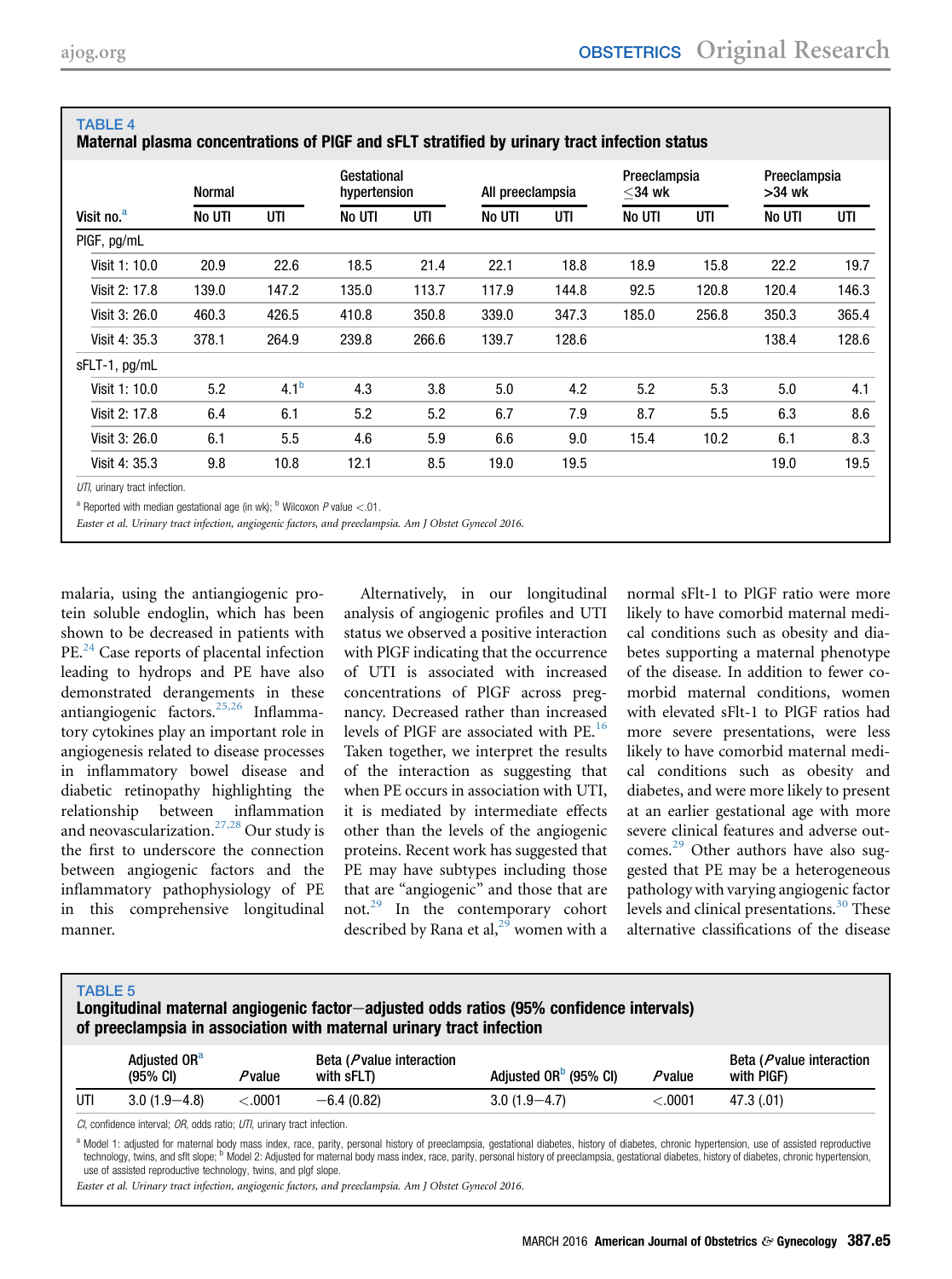<span id="page-5-0"></span>fit nicely into the earlier theoretical work of Redman and Sargent<sup>6</sup> when they attempted to classify PE as either of "placental" or "maternal" origins.

Our study had several strengths, including a repeated time point assessment of angiogenic factors, ultrasound dating of gestational age, physicianvalidated clinical outcomes, and a large number of subjects including both PE and UTI cases that allowed for exploring the timing effects of UTI diagnosis and odds of developing PE. The definition of UTI employed here is robust and conforms to typical clinical practice based on the judgment of the treating physician. In contemporary clinical context, UTI is most often diagnosed and treated based on symptomatology and urinalysis results rather than on culture-specific diagnosis based on a 90% positive predictive value for UTI based on symptoms alone.<sup>[31,32](#page-6-0)</sup> Furthermore there is wide acknowledgment that culture results may misrepresent true infection rates. $32,33$  As such, the association we document is realistic in contemporary clinical context. Additionally, by requiring that the diagnosis of UTI preceded the diagnosis of PE and that proteinuria not be a sole criteria for the diagnosis of UTI, we do not believe that the association we observe here represents an early manifestation of preclinical or subclinical PE-a limitation of many previous studies. $20$ 

Still, results from our secondary analyses of timing of UTI diagnosis and odds of developing PE should be interpreted cautiously given we were limited in our number of cases at each trimester and are likely to be underpowered to detect subtle relationships. There was also no control for multiple comparisons, which may lead to an inflated type I error rate. Additionally, this study was limited in our understanding of other residual confounders, which may be associated with angiogenic factor concentrations, PE, and UTI.

In conclusion, we found an increased odds of developing PE among women who were diagnosed with UTI during pregnancy. These odds of developing PE were increased if the UTI was diagnosed in the third trimester and were increased

among early (<34 weeks) PE cases. We speculate the occurrence of UTI represents an additional source of inflammatory stress in pregnancy and that this may be sufficient to push otherwise wellcompensated individuals into a clinical presentation of PE.<sup>6</sup> We acknowledge that additional work will be required to demonstrate a possible causal like between UTI and PE and further elucidate the role of inflammation using inflammatory biomarkers. If such a link could be demonstrated, then attention to the prevention of UTI early in pregnancy may represent an effective means to decrease the burden of PE, particularly in low-resource settings.

#### Acknowledgment

The authors wish to thank the staff and study participants from this multicentered cohort.

#### References

1. [American College of Obstetricians and Gy](http://refhub.elsevier.com/S0002-9378(15)01215-6/sref1)[necologists; Task Force on Hypertension in](http://refhub.elsevier.com/S0002-9378(15)01215-6/sref1) [Pregnancy. Hypertension in pregnancy. Report](http://refhub.elsevier.com/S0002-9378(15)01215-6/sref1) [of the American College of Obstetricians and](http://refhub.elsevier.com/S0002-9378(15)01215-6/sref1) Gynecologists' [Task Force on Hypertension in](http://refhub.elsevier.com/S0002-9378(15)01215-6/sref1) [Pregnancy. Obstet Gynecol 2013;122:1122](http://refhub.elsevier.com/S0002-9378(15)01215-6/sref1).

2. [Walker JJ. Pre-eclampsia. Lancet 2000;356:](http://refhub.elsevier.com/S0002-9378(15)01215-6/sref2) [1260-5](http://refhub.elsevier.com/S0002-9378(15)01215-6/sref2).

3. [Sibai BM, Caritis S, Hauth J. What we have](http://refhub.elsevier.com/S0002-9378(15)01215-6/sref3) [learned about preeclampsia. Semin Perinatol](http://refhub.elsevier.com/S0002-9378(15)01215-6/sref3) [2003;27:239-46.](http://refhub.elsevier.com/S0002-9378(15)01215-6/sref3)

4. [Bilano VL, Ota E, Ganchimeg T, Mori R,](http://refhub.elsevier.com/S0002-9378(15)01215-6/sref4) [Souza JP. Risk factors of pre-eclampsia/](http://refhub.elsevier.com/S0002-9378(15)01215-6/sref4) [eclampsia and its adverse outcomes in low](http://refhub.elsevier.com/S0002-9378(15)01215-6/sref4)[and middle-income countries: a WHO second](http://refhub.elsevier.com/S0002-9378(15)01215-6/sref4)[ary analysis. PLoS One 2014;9:e91198](http://refhub.elsevier.com/S0002-9378(15)01215-6/sref4).

5. [Steegers EA, von Dadelszen P, Duvekot JJ,](http://refhub.elsevier.com/S0002-9378(15)01215-6/sref5) [Pijnenbort R. Pre-eclampsia. Lancet 2010;376:](http://refhub.elsevier.com/S0002-9378(15)01215-6/sref5) [631-44](http://refhub.elsevier.com/S0002-9378(15)01215-6/sref5).

6. [Redman CW, Sargent IL. Latest advances in](http://refhub.elsevier.com/S0002-9378(15)01215-6/sref6) [understanding preeclampsia. Science](http://refhub.elsevier.com/S0002-9378(15)01215-6/sref6) [2005;308:1592-4](http://refhub.elsevier.com/S0002-9378(15)01215-6/sref6).

7. [Conde-Agudelo A, Villar J, Lindheimer M.](http://refhub.elsevier.com/S0002-9378(15)01215-6/sref7) [Maternal infection and risk of preeclampsia:](http://refhub.elsevier.com/S0002-9378(15)01215-6/sref7) [systematic review and metaanalysis. Am](http://refhub.elsevier.com/S0002-9378(15)01215-6/sref7) [J Obstet Gynecol 2008;198:7-22](http://refhub.elsevier.com/S0002-9378(15)01215-6/sref7).

8. [Powis KM, McElrath TF, Hughes MD, et al.](http://refhub.elsevier.com/S0002-9378(15)01215-6/sref8) [High viral load and elevated angiogenic markers](http://refhub.elsevier.com/S0002-9378(15)01215-6/sref8) [associated with increased risk of preeclampsia](http://refhub.elsevier.com/S0002-9378(15)01215-6/sref8) [among women initiating highly active antiretro](http://refhub.elsevier.com/S0002-9378(15)01215-6/sref8)[viral therapy in pregnancy in the Mma Bana](http://refhub.elsevier.com/S0002-9378(15)01215-6/sref8) [Study, Botswana. J Acquir Immune De](http://refhub.elsevier.com/S0002-9378(15)01215-6/sref8)fic Syndr [2013;62:517-24.](http://refhub.elsevier.com/S0002-9378(15)01215-6/sref8)

9. [Haggerty CL, Klebanoff MA, Panum I, et al.](http://refhub.elsevier.com/S0002-9378(15)01215-6/sref9) Prenatal [Chlamydia trachomatis](http://refhub.elsevier.com/S0002-9378(15)01215-6/sref9) infection in[creases the risk of preeclampsia. Pregnancy](http://refhub.elsevier.com/S0002-9378(15)01215-6/sref9) [Hypertens 2013;3:151-4.](http://refhub.elsevier.com/S0002-9378(15)01215-6/sref9)

10. [Smaill F, Vazquez JC. Antibiotics for asymp](http://refhub.elsevier.com/S0002-9378(15)01215-6/sref10)[tomatic bacteriuria in pregnancy. Cochrane](http://refhub.elsevier.com/S0002-9378(15)01215-6/sref10) [Database Syst Rev 2015;8:CD000490.](http://refhub.elsevier.com/S0002-9378(15)01215-6/sref10)

11. [Bryant RE, Windom RE, Vineyard JP,](http://refhub.elsevier.com/S0002-9378(15)01215-6/sref11) [Sanford JP. Asymptomatic bacteriuria in preg](http://refhub.elsevier.com/S0002-9378(15)01215-6/sref11)[nancy and its association with prematurity. J Lab](http://refhub.elsevier.com/S0002-9378(15)01215-6/sref11) [Clin Med 1964;63:224-31](http://refhub.elsevier.com/S0002-9378(15)01215-6/sref11).

12. [Low JA, Johnston EE, McBride RL,](http://refhub.elsevier.com/S0002-9378(15)01215-6/sref12) Tuffnell PG. The signifi[cance of asymptomatic](http://refhub.elsevier.com/S0002-9378(15)01215-6/sref12) [bacteriuria in the normal obstetric patient. Am](http://refhub.elsevier.com/S0002-9378(15)01215-6/sref12) [J Obstet Gynecol 1964;90:897-906](http://refhub.elsevier.com/S0002-9378(15)01215-6/sref12).

13. [Little PJ. The incidence of urinary infection in](http://refhub.elsevier.com/S0002-9378(15)01215-6/sref13) [5000 pregnant women. Lancet 1966;2:925-8.](http://refhub.elsevier.com/S0002-9378(15)01215-6/sref13)

14. Brumfi[tt W. The effects of bacteriuria in](http://refhub.elsevier.com/S0002-9378(15)01215-6/sref14) [pregnancy on maternal and fetal health. Kidney](http://refhub.elsevier.com/S0002-9378(15)01215-6/sref14) [Int 1975;4\(Suppl\):S113-9](http://refhub.elsevier.com/S0002-9378(15)01215-6/sref14).

15. [Qureshi RN, Khan KS, Darr O, Khattak N,](http://refhub.elsevier.com/S0002-9378(15)01215-6/sref15) [Farooqui BJ, Rizvi JH. Bacteriuria and preg](http://refhub.elsevier.com/S0002-9378(15)01215-6/sref15)[nancy outcome: a prospective hospital-based](http://refhub.elsevier.com/S0002-9378(15)01215-6/sref15) [study in Pakistani women. J Pak Med Assoc](http://refhub.elsevier.com/S0002-9378(15)01215-6/sref15) [1994;44:12-3](http://refhub.elsevier.com/S0002-9378(15)01215-6/sref15).

16. [McElrath TF, Lim KH, Pare E, et al. Longi](http://refhub.elsevier.com/S0002-9378(15)01215-6/sref16)[tudinal evaluation of predictive value for](http://refhub.elsevier.com/S0002-9378(15)01215-6/sref16) [preeclampsia of circulating angiogenic factors](http://refhub.elsevier.com/S0002-9378(15)01215-6/sref16) [through pregnancy. Am J Obstet Gynecol](http://refhub.elsevier.com/S0002-9378(15)01215-6/sref16) [2012;207:407.e1-7.](http://refhub.elsevier.com/S0002-9378(15)01215-6/sref16)

17. [Levine RJ, Maynard SE, Qian C, et al.](http://refhub.elsevier.com/S0002-9378(15)01215-6/sref17) [Circulating angiogenic factors and the risk of](http://refhub.elsevier.com/S0002-9378(15)01215-6/sref17) [preeclampsia. N Engl J Med 2004;350:672-83.](http://refhub.elsevier.com/S0002-9378(15)01215-6/sref17) 18. [Maynard SE, Min JY, Lim KH, et al. Excess](http://refhub.elsevier.com/S0002-9378(15)01215-6/sref18) [placental soluble fms-like tyrosine kinase 1](http://refhub.elsevier.com/S0002-9378(15)01215-6/sref18) [\(sFlt1\) may contribute to endothelial dysfunction,](http://refhub.elsevier.com/S0002-9378(15)01215-6/sref18) [hypertension, and proteinuria in preeclampsia.](http://refhub.elsevier.com/S0002-9378(15)01215-6/sref18) [J Clin Invest 2003;111:649-58](http://refhub.elsevier.com/S0002-9378(15)01215-6/sref18).

19. [Minassian C, Thomas SL, Williams DJ,](http://refhub.elsevier.com/S0002-9378(15)01215-6/sref19) [Campbell O, Smeeth L. Acute maternal infection](http://refhub.elsevier.com/S0002-9378(15)01215-6/sref19) [and risk of pre-eclampsia: a population-based](http://refhub.elsevier.com/S0002-9378(15)01215-6/sref19) [case-control study. PLoS One 2013;8:e73047.](http://refhub.elsevier.com/S0002-9378(15)01215-6/sref19) 20. [Karmon A, Sheiner E. The relationship be](http://refhub.elsevier.com/S0002-9378(15)01215-6/sref20)[tween urinary tract infection during pregnancy](http://refhub.elsevier.com/S0002-9378(15)01215-6/sref20) [and preeclampsia: causal, confounded or](http://refhub.elsevier.com/S0002-9378(15)01215-6/sref20) [spurious? Arch Gynecol Obstet 2008;277:](http://refhub.elsevier.com/S0002-9378(15)01215-6/sref20) [479-81](http://refhub.elsevier.com/S0002-9378(15)01215-6/sref20).

21. [Mittendorf R, Lain KY, Williams MA,](http://refhub.elsevier.com/S0002-9378(15)01215-6/sref21) [Walker CK. Pre-eclampsia: a nested, case](http://refhub.elsevier.com/S0002-9378(15)01215-6/sref21)[control study of risk factors and their in](http://refhub.elsevier.com/S0002-9378(15)01215-6/sref21)[teractions. J Reprod Med 1996;41:491-6.](http://refhub.elsevier.com/S0002-9378(15)01215-6/sref21)

22. [Hsu CD, Witter FR. Urogenital infection in](http://refhub.elsevier.com/S0002-9378(15)01215-6/sref22) [preeclampsia. Int J Gynaecol Obstet 1995;49:](http://refhub.elsevier.com/S0002-9378(15)01215-6/sref22) [271-5](http://refhub.elsevier.com/S0002-9378(15)01215-6/sref22).

23. [Chaiworapongsa T, Romero R, Gotsch F,](http://refhub.elsevier.com/S0002-9378(15)01215-6/sref23) [et al. Acute pyelonephritis during pregnancy](http://refhub.elsevier.com/S0002-9378(15)01215-6/sref23) [changes the balance of angiogenic and anti](http://refhub.elsevier.com/S0002-9378(15)01215-6/sref23)[angiogenic factors in maternal plasma.](http://refhub.elsevier.com/S0002-9378(15)01215-6/sref23) [J Matern Fetal Neonatal Med 2010;23:167-78.](http://refhub.elsevier.com/S0002-9378(15)01215-6/sref23) 24. [Silver KL, Conroy AL, Leke RG, et al.](http://refhub.elsevier.com/S0002-9378(15)01215-6/sref24) [Circulating soluble endoglin levels in pregnant](http://refhub.elsevier.com/S0002-9378(15)01215-6/sref24) [women in Cameroon and Malawi and associa](http://refhub.elsevier.com/S0002-9378(15)01215-6/sref24)[tions with placental malaria and fetal growth re](http://refhub.elsevier.com/S0002-9378(15)01215-6/sref24)[striction. PLoS One 2011;6:e24985.](http://refhub.elsevier.com/S0002-9378(15)01215-6/sref24)

25. [Stephan H, Faber R. Elevated sFlt1 level and](http://refhub.elsevier.com/S0002-9378(15)01215-6/sref25) [preeclampsia with parvovirus-induced hydrops.](http://refhub.elsevier.com/S0002-9378(15)01215-6/sref25) [N Engl J Med 2006;354:1857-8](http://refhub.elsevier.com/S0002-9378(15)01215-6/sref25).

26. [Rana S, Venkatesha S, DePaepe M,](http://refhub.elsevier.com/S0002-9378(15)01215-6/sref26) [Chien EK, Paglia M, Karumanchi SA. Cytomeg](http://refhub.elsevier.com/S0002-9378(15)01215-6/sref26)[alovirus-induced mirror syndrome associated](http://refhub.elsevier.com/S0002-9378(15)01215-6/sref26) [with elevated levels of circulating antiangiogenic](http://refhub.elsevier.com/S0002-9378(15)01215-6/sref26) [factors. Obstet Gynecol 2007;109:549-52](http://refhub.elsevier.com/S0002-9378(15)01215-6/sref26).

27. [Goebel S, Huang M, Davis WC, et al.](http://refhub.elsevier.com/S0002-9378(15)01215-6/sref27) [VEGF-A stimulation of leukocyte adhesion to](http://refhub.elsevier.com/S0002-9378(15)01215-6/sref27)